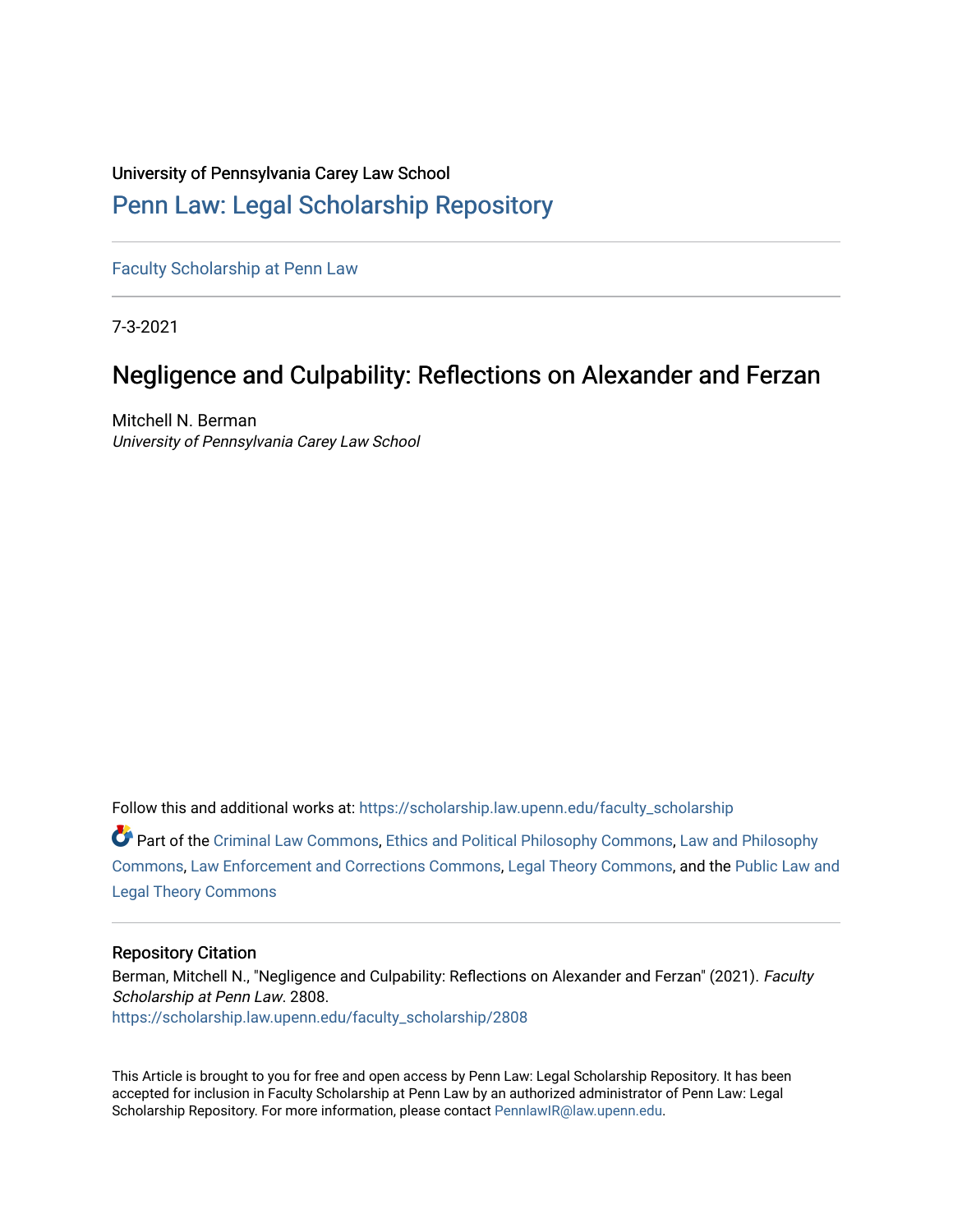## **Negligence and Culpability: Reflections on Alexander and Ferzan**

## Mitchell N. Berman\*

#### March 15, 2021

*Abstract*: Philosophers of criminal punishment disagree about whether infliction of punishment for negligence can be morally justified. One contending view holds that it cannot be because punishment requires culpability and culpability requires, at a minimum, advertence to the facts that make one's conduct wrongful. Larry Alexander and Kim Ferzan are prominent champions of this position. This essay challenges that view and their arguments for it. Invoking a conceptual distinction between an agent's being *blameworthy* for an act and their *deserving punishment* (or suffering) for that act, it explains that an agent can be blameworthy for negligent conduct, and thus liable to reasonable blaming practices, even if negligence is not culpable, hence not sufficient to ground negative desert. Turning from conceptual inquiry to substantive questions of political morality, it then argues that a faulty actor's lack of culpability does not render them immune from just punishment, but does significantly limit the severity of punishment that may be inflicted, for punishment should not be disproportionately severe relative to an agent's culpability in relation to wrongdoing.

#### **Introduction**

Few theses in criminal law theory enjoy wider support than that criminal punishment for strict liability offenses is unjust. The conclusion ordinarily follows from two premises. The first premise is one or another version of a responsibility-based constraint on justified criminal punishment—namely, that it is unjust to inflict punishment on actors who "don't deserve it" or "aren't blameworthy" or "lack culpability" or are "without fault" for the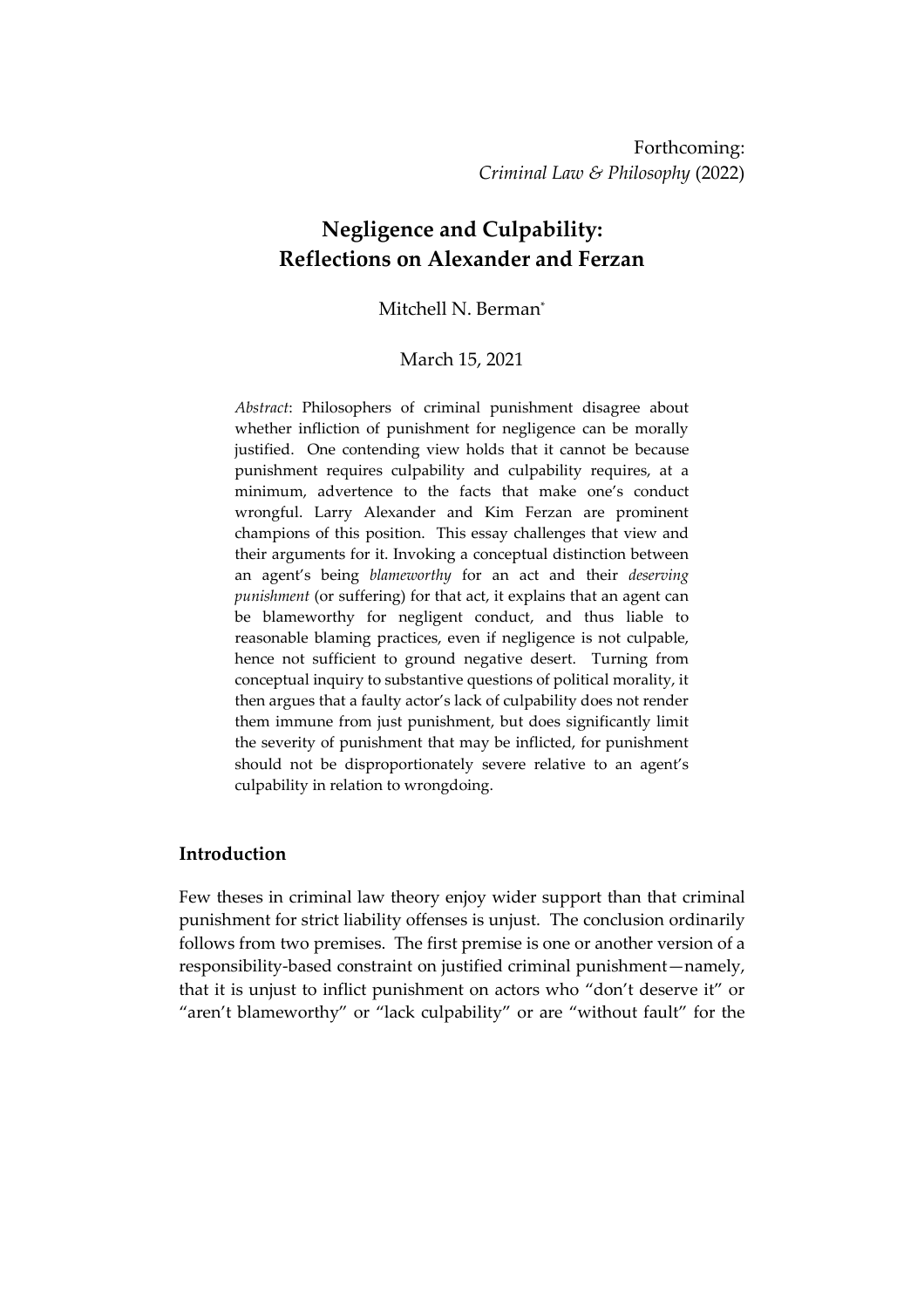offense. 1 The second premise maintains that agents who are actually and reasonably unaware of the facts that make their conduct wrongful lack the requisite responsibility—i.e., aren't culpable or blameworthy, or what have you.

And what about punishment for negligence? On this question, commentators who share the first premise—a premise central to almost all retributivist views, as well as to "side-constrained consequentialist" 2 theories—divide. Some affirm that an agent who is not in fact aware of necessary wrong-making features can exhibit the requisite type of responsibility when their lack of awareness was (in some sense) "unreasonable," when (in some sense) they "should have been aware" of what they weren't. Others deny this, insisting that punishment for negligence is just like punishment for strict liability and unjust for the same reason.

Larry Alexander and Kim Ferzan are among the most prominent and able defenders of the latter position. They unveiled their position a decade ago in their fascinatingly heterodox first co-authored volume, *Crime and Culpability,<sup>3</sup>* and have now reiterated it in an equally provocative sequel, *Reflections on Crime and Culpability: Problems and Puzzles. <sup>4</sup>* Their argument is straightforward. Here's my reconstruction:

<sup>\*</sup> Leon Meltzer Professor of Law, the University of Pennsylvania Carey Law School, and Professor of Philosophy, the University of Pennsylvania. Email: [mitchberman@law.upenn.edu.](mailto:mitchberman@law.upenn.edu) I am grateful to Massimo Renzo for inviting my contribution to this symposium on Larry Alexander and Kimberly Kessler Ferzan, *Reflections on Crime and Culpability: Problems and Puzzles* (2018), and to Larry and Kim, both for their challenging and entertaining book and for very helpful conversations and suggestions on this paper.

<sup>&</sup>lt;sup>1</sup> A random sample of statements that use these varied locutions includes: Herbert Packer, *Mens Rea and the Supreme Court,* 1962 SUP. CT. REV. 107, 109 (strict liability "is unjust because the actor is subjected to the stigma of criminal conviction without being morally blameworthy"); Douglas Husak, *Strict Liability, Justice, and Proportionality, in* A.P. SIMESTER ED., APPRAISING STRICT LIABILITY 81, 84 (2005) (noting the view that "liability without culpability [i]s especially unjust"); A.P. Simester, *Is Strict Liability Always Unjust, in* SIMESTER ED.,*supra,* at 21 ("Convicting and punishing those who do not deserve it perpetrates a serious wrong."); Vera Bergelson, *Does Fault Matter?,* 12 CRIM. L. PHIL. 375, 384 (2018) ("punishment without fault" is "always unjust").

<sup>2</sup> R.A. DUFF, PUNISHMENT, COMMUNICATION, AND COMMUNITY 11-13 (2001).

<sup>3</sup> LARRY ALEXANDER & KIMBERLY KESSLER FERZAN, CRIME AND CULPABILITY: A THEORY OF CRIMINAL LAW ch.3 (2009)

<sup>4</sup> LARRY ALEXANDER & KIMBERLY KESSLER FERZAN, REFLECTIONS ON CRIME AND CULPABILITY: PROBLEMS AND PUZZLES 3-4 (2018). Alexander and Ferzan cite Michael Moore and Heidi Hurd, Neil Levy, and Jerome Hall as other proponents of this position. *Id.* at 3 n.10.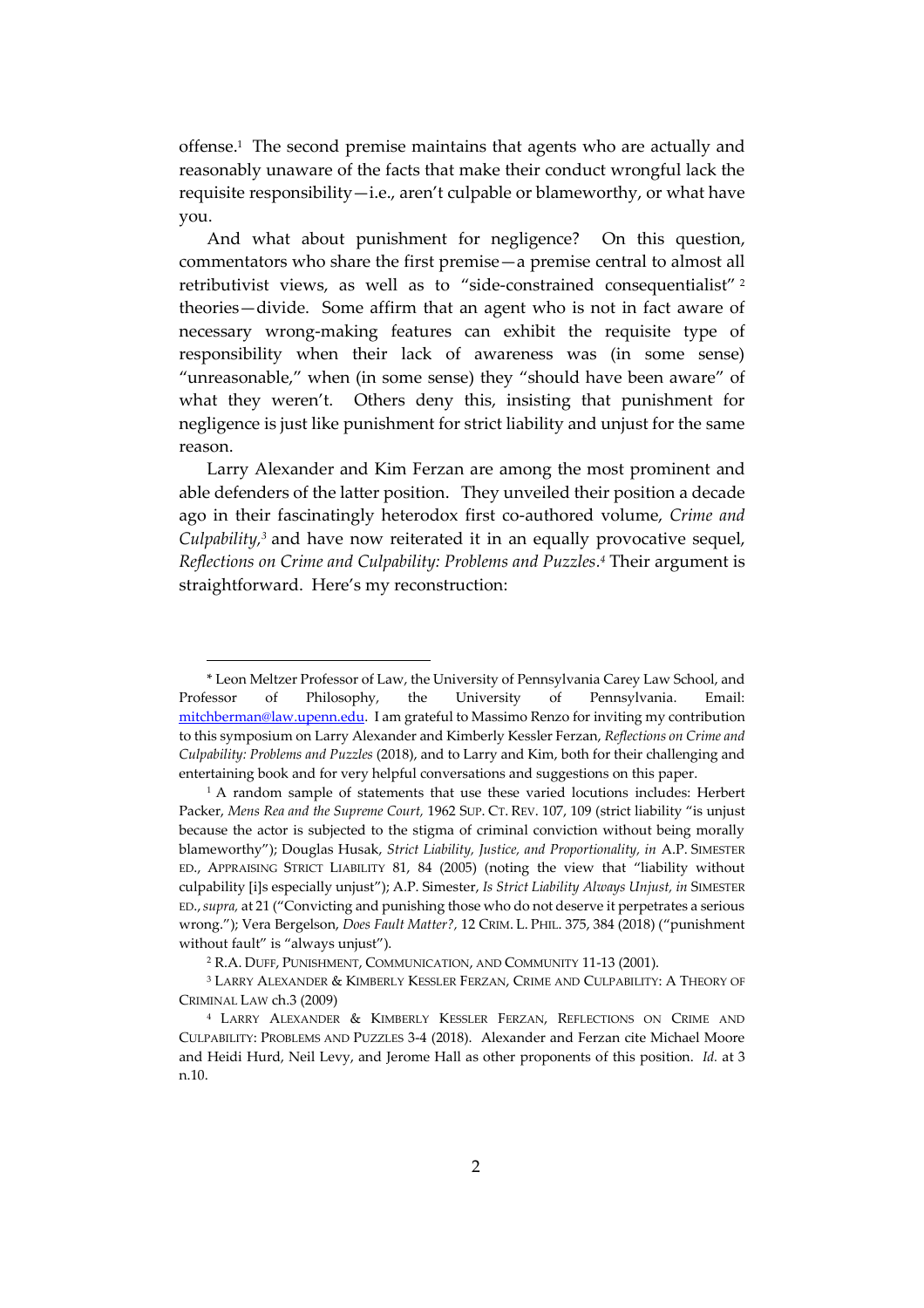(1) It is unjust to punish somebody for an act (including an omission) who doesn't deserve to be punished for it. 5

(2) Nobody deserves to be punished for an  $act<sup>6</sup>$  unless they were culpable for it.

(3) An agent's culpability for an act consists in their acting from an insufficient regard for legally protected interests deserving of respect.

(4) The fact and magnitude of an agent's insufficiency of regard is determined by the risks they were aware of and their beliefs in the existence of facts that would justify the incurring of such risks.

(5) An agent who is merely negligent for an act is, by definition, unaware of the facts that make their conduct wrongful.

(6) Therefore (from (3)-(5)), an agent who is merely negligent for an act lacks culpability for that act.

(7) Therefore (from (2) and (6)), merely negligent conduct does not render the agent deserving of punishment.

(C) Therefore (from (1) and (7)), it is unjust to punish somebody who is merely negligent.

I will argue, against Alexander and Ferzan, that punishment of negligent actors is at least sometimes permissible and consistent with the best understanding of the responsibility-based constraint on liability to justified punishment.

My counterargument is blessedly brief. I will accept, at least for sake of argument, premises (2) through (7). But I will deny premise (1). In its stead, I propose:

(1)\* It is unjust to punish somebody for an act who isn't blameworthy for it.

Premises (1) and (1)\* are alternative formulations of the responsibilitybased constraint on criminal liability that, in one version or another, is endorsed by an overwhelming majority of contemporary criminal law theorists. If that constraint is better formulated as (1)\* than as (1), Alexander

<sup>5</sup> Alexander and Ferzan recognize that this premise might require some form of epistemic qualifier—e.g., that it is unjust to punish somebody whom you do not genuinely believe to deserve punishment. *See, e.g.,* ALEXANDER & FERZAN, *supra* note 3, at 8, 12-13. To simplify discussion, I omit such qualifiers throughout.

<sup>6</sup> Throughout, interpret "act" broadly to include, e.g., omissions or willings, as you wish.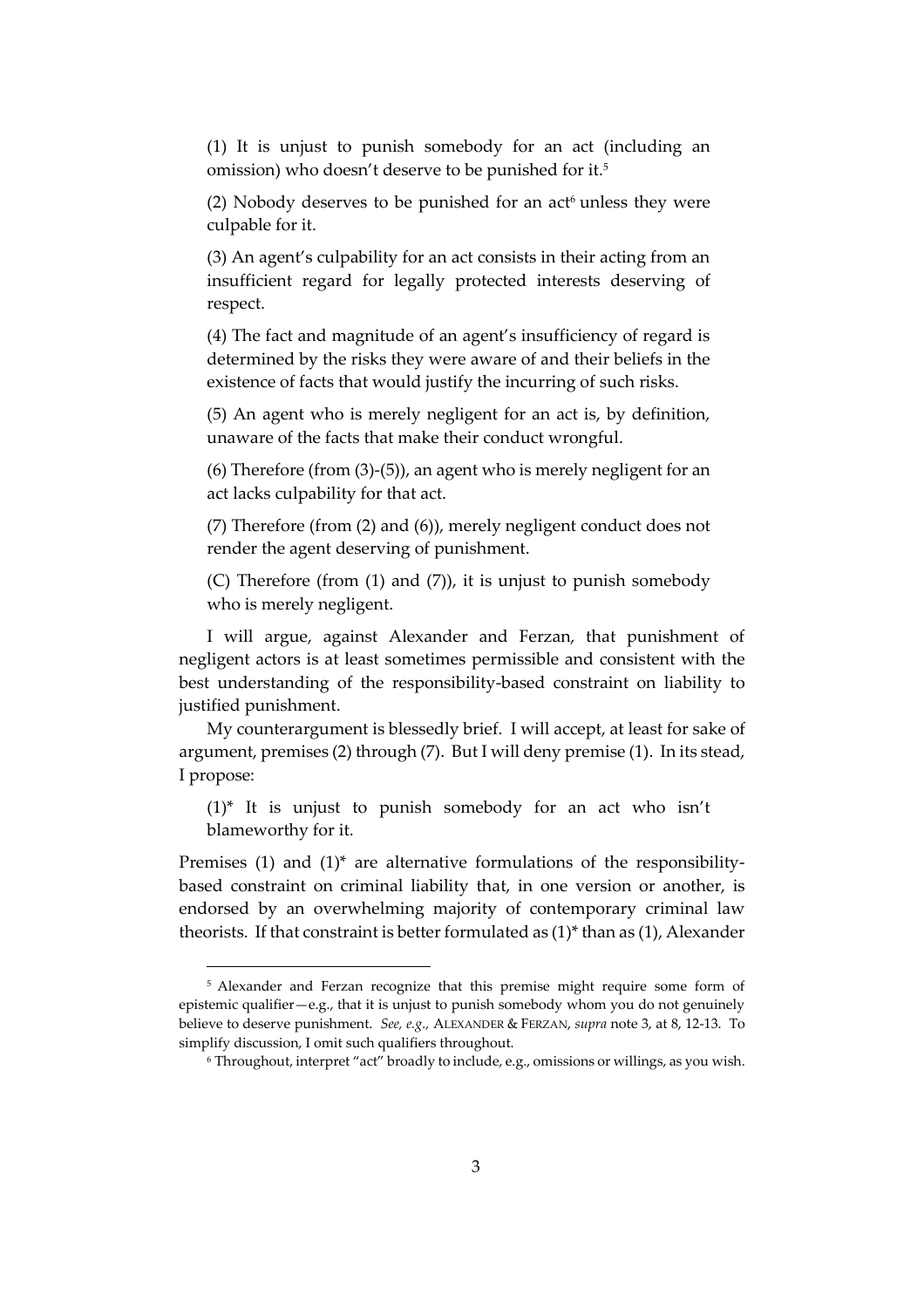and Ferzan no longer have a valid argument for their proposed conclusion (C).

Of course,  $(C)$  could be true even if we substitute  $(1)^*$  for  $(1)$ . It all depends on whether blameworthiness, like negative desert, requires culpability (as that notion is construed in premises (3) and (4)). I will further argue that blameworthiness does *not* require culpability. My second premise is:

(2)\* An agent can be blameworthy for an act despite being unaware of the facts that make their conduct wrongful.

Therefore, I will conclude:

 $(C)^*$  It can be just to punish somebody who is merely negligent.<sup>7</sup>

This argument consumes three short sections. Section 1, drawing on a companion paper, <sup>8</sup> argues that negative desert and blameworthiness are distinct moral concepts that serve different normative functions: desert serves a favoring (or pro) function, whereas blameworthiness serves a liability function. Section 2 argues that an agent is blameworthy—i.e., is fairly liable to be subjected to reasonable blaming practices—when at fault, even when their fault is nonculpable. Extending that claim, Section 3 argues that an agent's liability to being *punished* for a faulty act (and not only to being *blamed* for it) also does not require that they had adverted to features of the act that would make them culpable. An agent can be morally *liable,* and thus subjected, to punishment (in virtue of their fault) even when (in virtue of their lack of culpability) they don't *deserve* it.

That's the core argument. But even if I'm correct that punishment of (merely) negligent actors is not always impermissible, $9\,$  that entails nothing about the severity of punishment that may justly be imposed for mere negligence. That's a lesson of Hart's distinction between two questions of

<sup>7</sup> I realize that this argument is not valid as formulated. That's easily fixed with an unless clause and an additional premise, but I hope you'll permit me this simplification to reduce clutter.

<sup>8</sup> Mitchell N. Berman, "Blameworthiness, Desert, and Luck" (unpublished ms., dated 12/30/20).

<sup>9</sup> Alexander and Ferzan do not reject this claim if read strictly. As threshold deontologists, *see* ALEXANDER & FERZAN, *supra* note 4, at 119 & n.40, they would allow that knowing punishment of the merely negligent—like, for that matter, knowing punishment of the not-even negligent—is morally permissible if the costs of not doing so are sufficiently great. Let's put that aside. I'm discussing cases below the "threshold," wherever that may lie.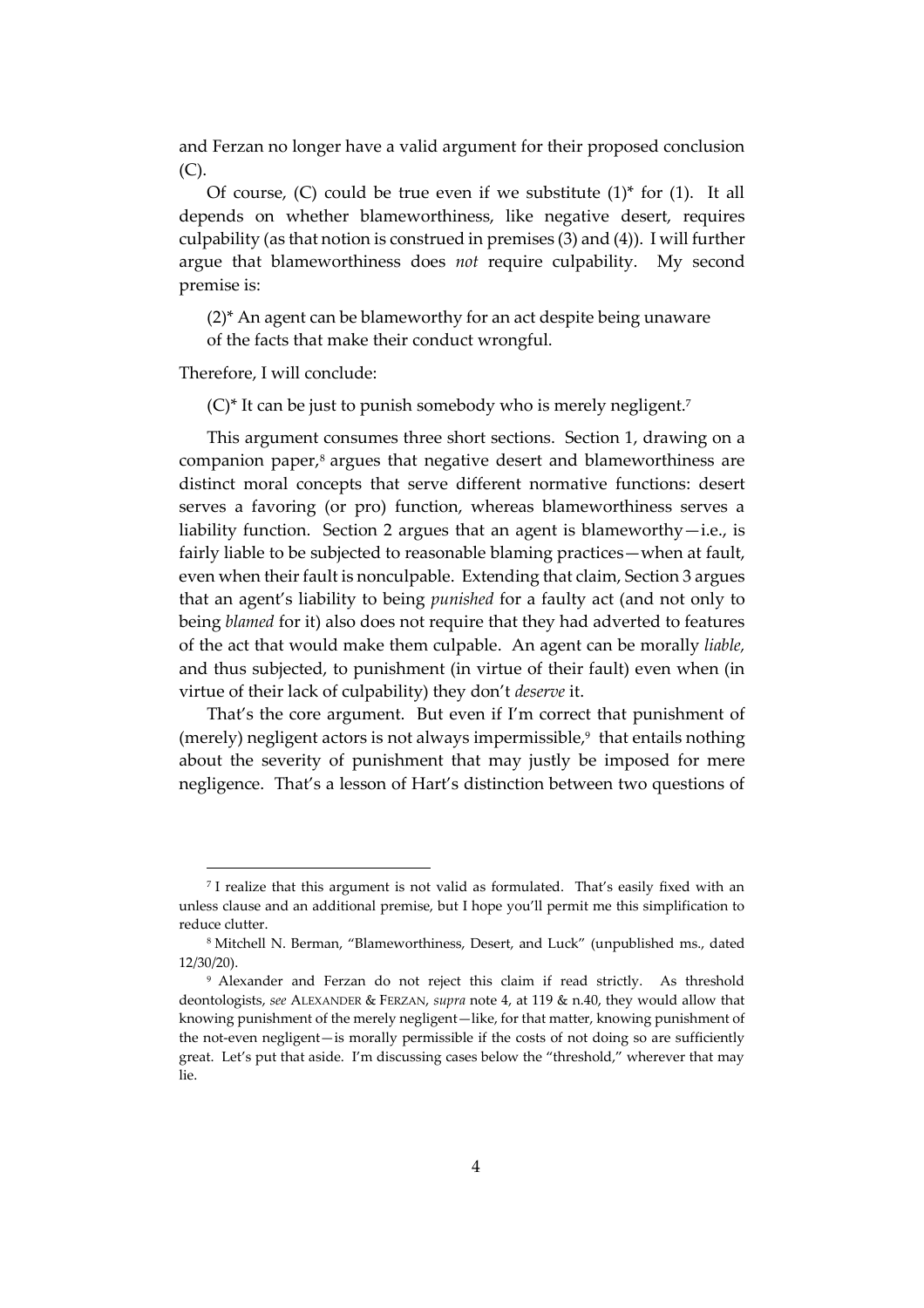punishment "distribution": "liability" and "amount."<sup>10</sup> Section 4 contends that culpability *does* limit the severity of justified punishment thanks to a principle of proportionality that provides—to a first pass—that punishment should not be disproportionately excessive relative to an actor's culpability. Expanding briefly on that first pass, it ends with a few exploratory thoughts regarding the determinants of culpability. Dubbing Alexander and Ferzan's view (as reflected in premise (4)) that culpability is entirely a function of the agent's beliefs at a discrete moment of willing "culpability *in* wrongdoing,"<sup>11</sup> it sketches a richer and more capacious notion meant to capture both the transtemporal character of culpability and its varying intensity. It calls this alternative picture "culpability *in relation to*  wrongdoing."

#### **1. Blameworthiness and Desert as Distinct Moral Concepts**

Recall Alexander and Ferzan's initial premise, and the contrasting premise I have just proposed:

- (1) It is unjust to punish somebody for an act who doesn't deserve to be punished for it; and
- (1)\* It is unjust to punish somebody for an act who isn't blameworthy for it.

These premises are not meaningfully different if to be blameworthy for an act (or willing) is the same thing as to deserve punishment (or some other negative treatment or state of affairs)<sup>12</sup> for it. And that, I believe, is the

<sup>10</sup> H.L.A. HART, PUNISHMENT AND RESPONSIBILITY: ESSAYS IN THE PHILOSOPHY OF LAW 11 (1968).

<sup>&</sup>lt;sup>11</sup> Although they had previously described their view of culpability as a function of "risks and reasons," Alexander and Ferzan caution that that is a potentially misleading formulation for what is a sharply belief-focused account. ALEXANDER & FERZAN, *supra* note 4, at 2-3.

<sup>&</sup>lt;sup>12</sup> For ease of exposition, I will drop this qualifying parenthetical going forward, and speak of whether an agent deserves punishment. But that will be shorthand for "deserves to be punished, or to suffer, etc." On the difference between these retributive desert objects, see Mitchell N. Berman, *Two Kinds of Retributivism*, *in* R.A. DUFF AND STUART P. GREEN EDS., PHILOSOPHICAL FOUNDATIONS OF CRIMINAL LAW 433 (2011).

My current view is that a wrongdoer deserves to experience their wrongdoing as personally costly to them or that, as Gideon Rosen puts it, a wrongdoer deserves to "suffer in recognizing what she has done." Gideon Rosen, *The Alethic Conception of Moral Responsibility, in* RANDOLPH CLARKE, MICHAEL MCKENNA & ANGELA M. SMITH, THE NATURE OF MORAL RESPONSIBILITY: NEW ESSAYS 65, 86 (2015). Regardless of its precise formulation, the key insight is to conceptualize the retributive desert object as a *downward departure* from some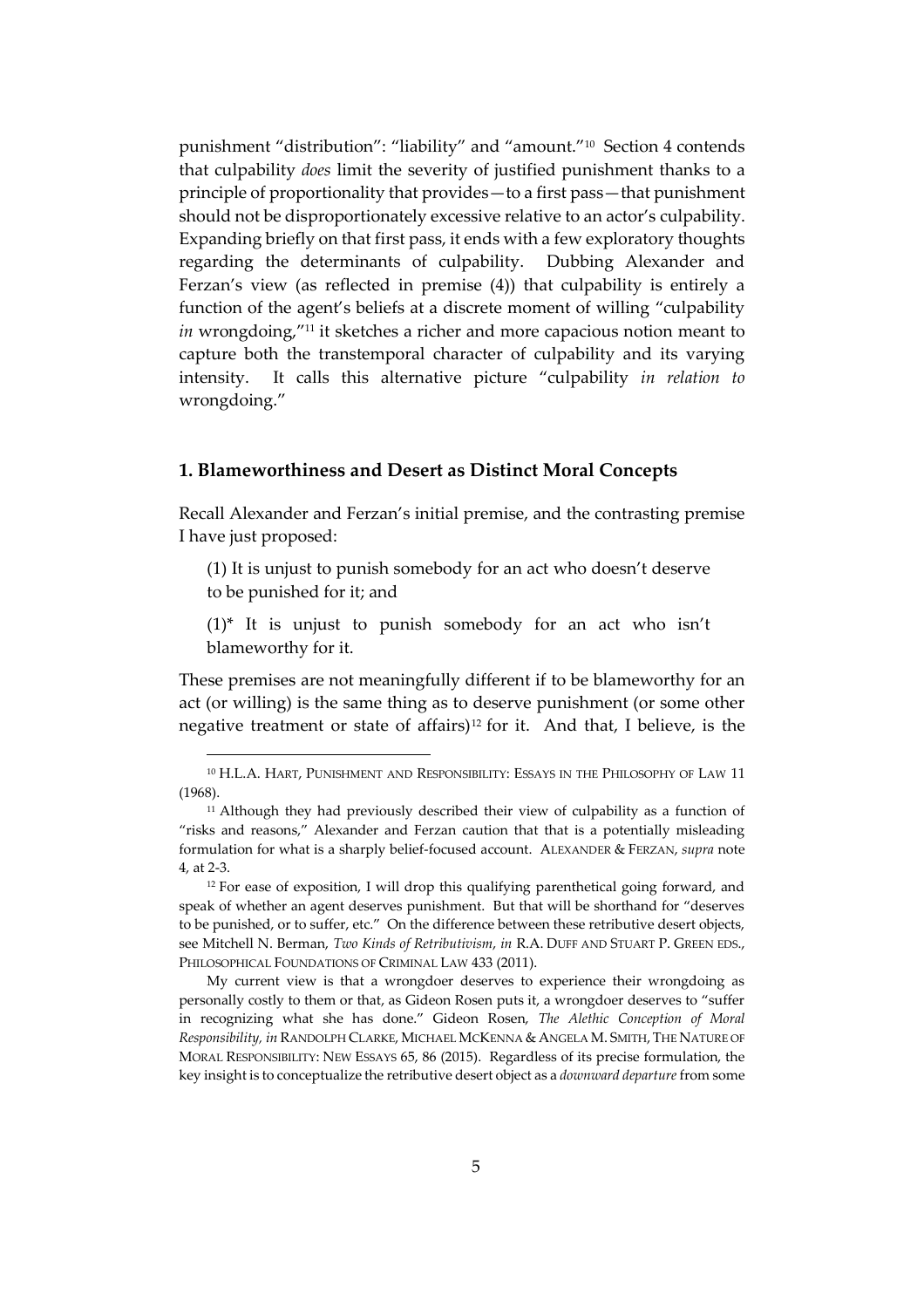dominant assumption, resting on "the familiar thought that blame is *deserved* by one who is blameworthy." <sup>13</sup> But however familiar, I believe that thought is mistaken. Valid desert claims carry significant normative force. And it's not the case that to be blameworthy renders an agent deserving of blame in that forceful sense.<sup>14</sup>

Think of morality as a system that establishes forward-looking norms regarding what we may, or must, do. At time  $T_n$  it addresses agent A, enjoining them not to  $\varphi$ . Suppose that A flouts that injunction. What are the moral consequences of A's norm-violation? How, if at all, has A's (wrongful) φing altered the moral landscape, as far as A is concerned? How, if at all, do the rights, duties, powers and the like that make up A's "moral profile"<sup>15</sup> change in virtue of A's  $\varphi$ ing?

Consider three possibilities. First, in virtue of A's φing, A sometimes assumes or acquires *new moral obligations*—what are often termed "residual

<sup>15</sup> Mark Greenberg, *The Moral Impact Theory of Law,* 123 YALE L.J. 1288, 1308 (2014).

existing or expected baseline of agential happiness or wellbeing, and not as some *absolute or objective* level of wellbeing. *See* Mitchell N. Berman, *Rehabilitating Retributivism*, 32 L. & PHIL. 83, 87-88 (2013). A wrongdoer deserves to suffer in recognition, or deserves to experience their wrongdoing as personally costly, even if their level of wellbeing, prior to wrongdoing, were unjustly or unfairly low (which is not to prejudge whether the *magnitude* of deserved diminution in welfare is sensitive to pre-wrongdoing levels of wellbeing).

<sup>13</sup> Michael McKenna, *Directed Blame and Conversation*, *in* JUSTIN D. COATES & NEAL A. TOGNAZZINI, BLAME: ITS NATURE AND NORMS 119, 119 (2013).

<sup>&</sup>lt;sup>14</sup> Some readers have objected on the supposed semantic basis that deservingness of being blamed is baked into the word "blameworthy." But I think that reads the suffix " worthy" for more than it need be worth. While sometimes defined as "deserving of," it can also mean "suitable or safe for." That a vessel is seaworthy does not entail that it deserves to be put to sea in any favoring sense—either that there is intrinsic value in its being put to sea or that someone ought, or has reason, to put it to sea. It entails only that, if you have reason to put the vessel to sea, you can do so without committing a certain type of misstep. Likewise, for A to be blameworthy can mean only that at least some among a variety of ways of treating A that belong to the constellation of blaming behaviors—modes of treatment that would otherwise be unsuitable or inappropriate—are rendered suitable or apt. There is no agent, B, of whom it is true, simply in virtue of the fact that A is blameworthy, that B has even a (pro tanto) reason to blame A, just as there is no agent, B, of whom it is true, simply in virtue of the fact that a craft is seaworthy, that B has a (pro tanto) reason to put the craft to sea. (This is not to prejudge whether B's reasons to engage in blaming activity could be partially grounded in the facts that ground the fact of A's blameworthiness.) In both cases, whether B should engage in the activity at issue (blaming A, putting the craft to sea) will depend upon reasons that are not grounded in the fact of A's blameworthiness, or of the craft's seaworthiness, as the case may be. This is not an argument that the semantics *require* the interpretation of blameworthiness that I offer. I'm observing only that semantics don't militate against an interpretation of blameworthiness that has greater theoretical virtues namely, enabling us to track two distinct normative functions that we should want and expect our normative concepts to serve.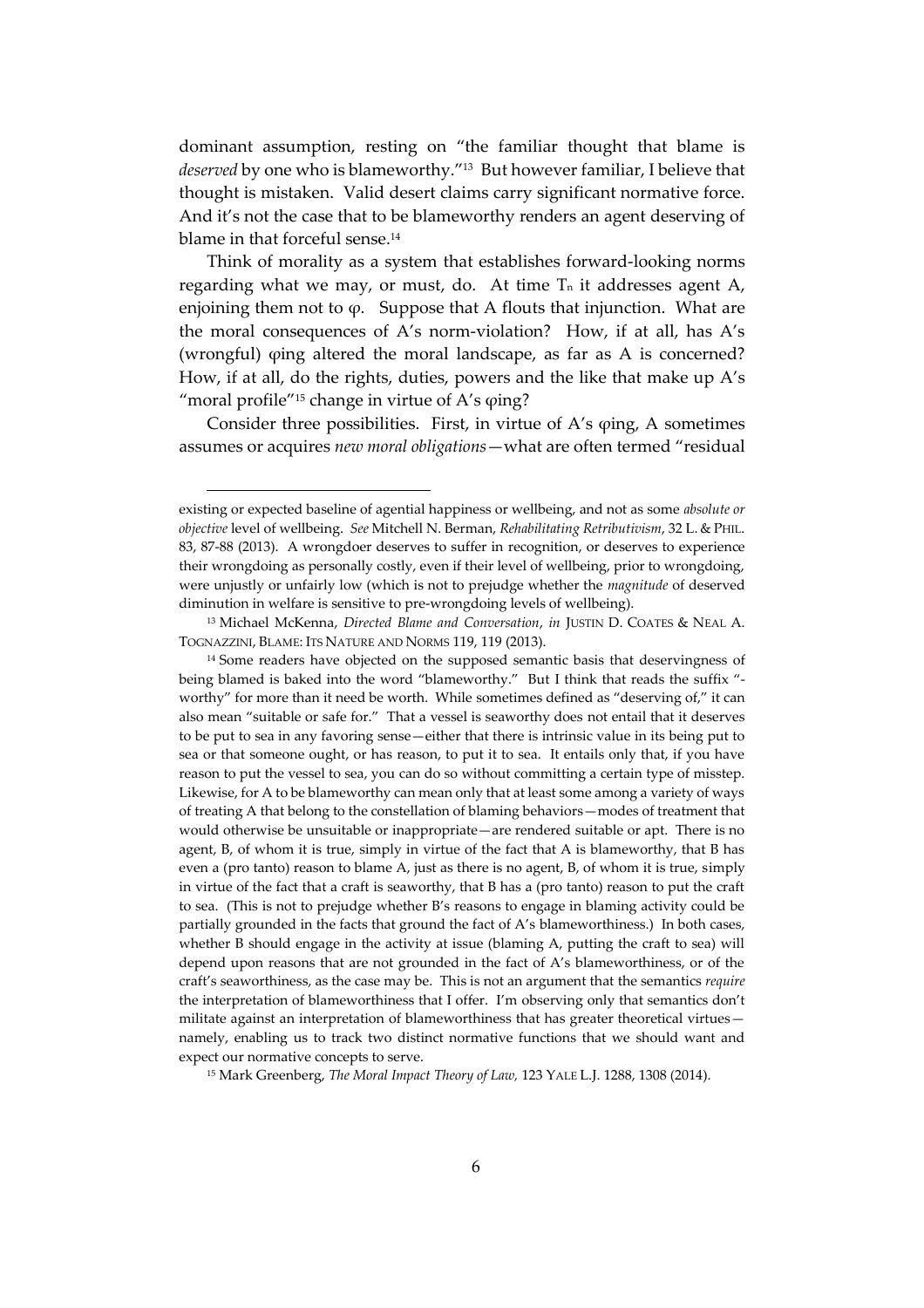duties" or "duties of repair." <sup>16</sup> A must apologize to those they have wronged, and try to repair any damage. And that duty of repair might entail a duty upon A to provide their victims with protection against wrongdoing by others.<sup>17</sup> Maybe, in addition, A must reorganize their life to minimize the risk of reoffending. <sup>18</sup> Second, A sometimes becomes *liable* to treatments by others that would be unfair to A, or would otherwise treat A wrongfully, but for A's φing. In a familiar way of putting things, A's wrongdoing might amount to a "forfeiture" of their rights against one or another form of disagreeable treatment.<sup>19</sup> Third, in addition to making A liable to treatments to which A had been immune, A's φing could create new *reasons* for some agent or class of agents to subject A to such treatments, or could alter the non-instrumental impersonal *value* of states of affairs that involve A. Perhaps, for example, the state of affairs in which A experiences suffering or anguish would have been bad absent A's φing but now becomes less bad, or even good.<sup>20</sup>

In sum, A's wrongdoing can possibly ground at least three different, but not incompatible, moral consequences: A's φing grounds or activates duties imposed on A; A's φing grounds liability to treatment that, otherwise, would be unfair to A or would wrong A; A's φing grounds reasons to subject A to disagreeable consequences that would not otherwise obtain.

If I'm right that an agent's behavior can trigger these distinct moral consequences, the following thought suggests itself almost immediately: desert is or approximates our favoring notion and blameworthiness is or approximates our liability notion.

Take desert first. Although much about desert remains mysterious, that desert serves a "pro" or "favoring" function is close to common ground, where *favoring* is a catch-all term for conferring or enhancing the positive final value of a state of affairs or for grounding or intensifying noninstrumental reasons for action). That A deserves some treatment or state of affairs is not a normatively inert fact. It has normative force or significance, a significance often put in terms either of value or of reasons and duties. To a first pass, that A deserves some treatment increases the

<sup>&</sup>lt;sup>16</sup> Philosophers debate whether A's φing grounds a new duty or activates the antecedent of an existing conditional duty to which A was already subject. For my limited purposes, I believe and hope that we needn't choose between wide-scope and narrow-scope construals of the relevant duties.

<sup>&</sup>lt;sup>17</sup> VICTOR TADROS, THE ENDS OF HARM: THE MORAL FOUNDATIONS OF CRIMINAL LAW (2011).

<sup>18</sup> Youngjae Lee, *Recidivism as Omission: A Relational Account,* 87 TEXAS L. REV. 571 (2009).

<sup>19</sup> *See, e.g.,* Christopher Heath Wellman, *The Rights Forfeiture Theory of Punishment,* 122 ETHICS 371 (2012).

<sup>20</sup> *See, e.g.,* LEO ZAIBERT, RETHINKING PUNISHMENT (2018).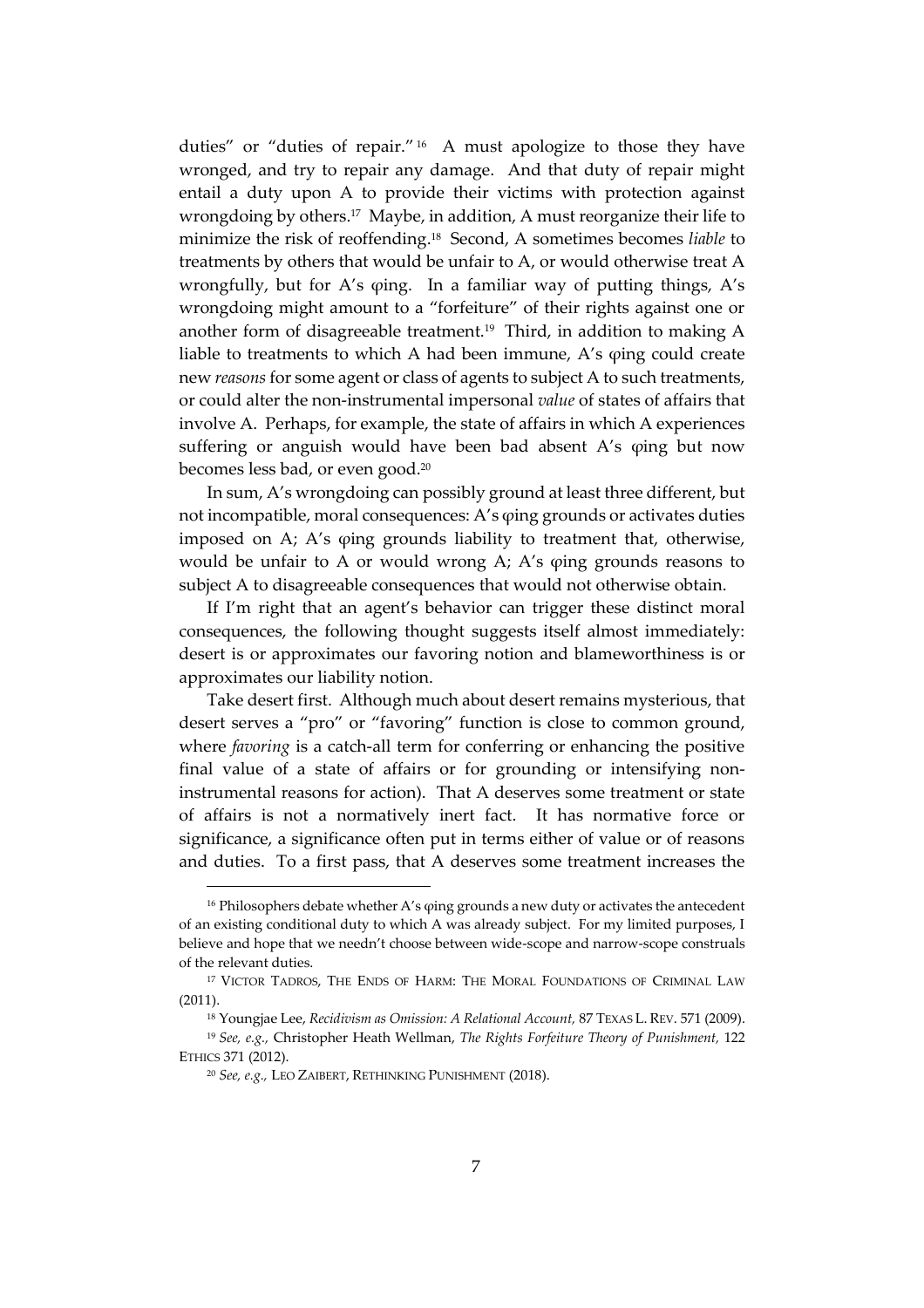impersonal value of the state of affairs in which that treatment obtains for A, or creates reasons of some stringency for some suitably situated others to bring that state of affairs about.<sup>21</sup> That first-pass account of desert's normative force is desert-general: it applies across the waterfront of valid desert claims regardless of their contents. If "negative" or "retributive" desert is part of our moral system—if individuals ever deserve to experience disagreeable consequences or to suffer harsh treatment in virtue of their misbehavior—then that truth combined with general truths about desert's normative significance entails that it is noninstrumentally impersonally good that wrongdoers receive their deserved consequences, or that some properly situated others have affirmative reason or obligation to cause those consequences or treatments to obtain.

If desert captures the favoring notion of individual responsibility, it is natural to suppose that blameworthiness captures the liability notion. If for A to have negative *desert* for φing is for it to be the case that some negative or harsh treatment of A that would otherwise be disfavored or forbidden is now *favored*, for A to be *blameworthy* for φing is for it to be the case that A is now *liable to* a range of "blaming practices" involving directed criticism, censure, castigation, distancing, retaliation, infliction of costs or hardship, punishment, and the like, to which A would otherwise be immune.<sup>22</sup> Is this even intelligible? Could some party, B, have any reason to subject A to the treatments to which they liable that is *not* a reason grounded in the fact that such treatments are now (non-instrumentally) favored? Of course. B's harsh treatment of A might serve to discourage others from φing, or to satisfy B's anger or retaliatory impulses, among other ends.

That blameworthiness is a more modest upshot than desert is apparent from fundamental debates over the justifiability of punishment. Although many commentators have discerned a retributivist revival, many philosophers think it barbaric. Why? Precisely because the notion of desert it deploys is a favoring notion: A's culpable wrongdoing grounds an alteration in the impersonal noninstrumental value of A's suffering (or being punished, or what-have-you), or grounds noninstrumental reasons for us to inflict punishment, or visit suffering, upon A. It is desert's favoring character that causes many anti-retributivists to deny that negative desert

<sup>&</sup>lt;sup>21</sup> I aim to be agnostic regarding which normative concept, good and reason, is passing the buck to the other.

<sup>22</sup> This is not to say that the treatment at issue is rendered permissible *all things considered*; it's to say that a certain type of especially salient and forceful barrier to the treatment is erased, canceled, or overridden.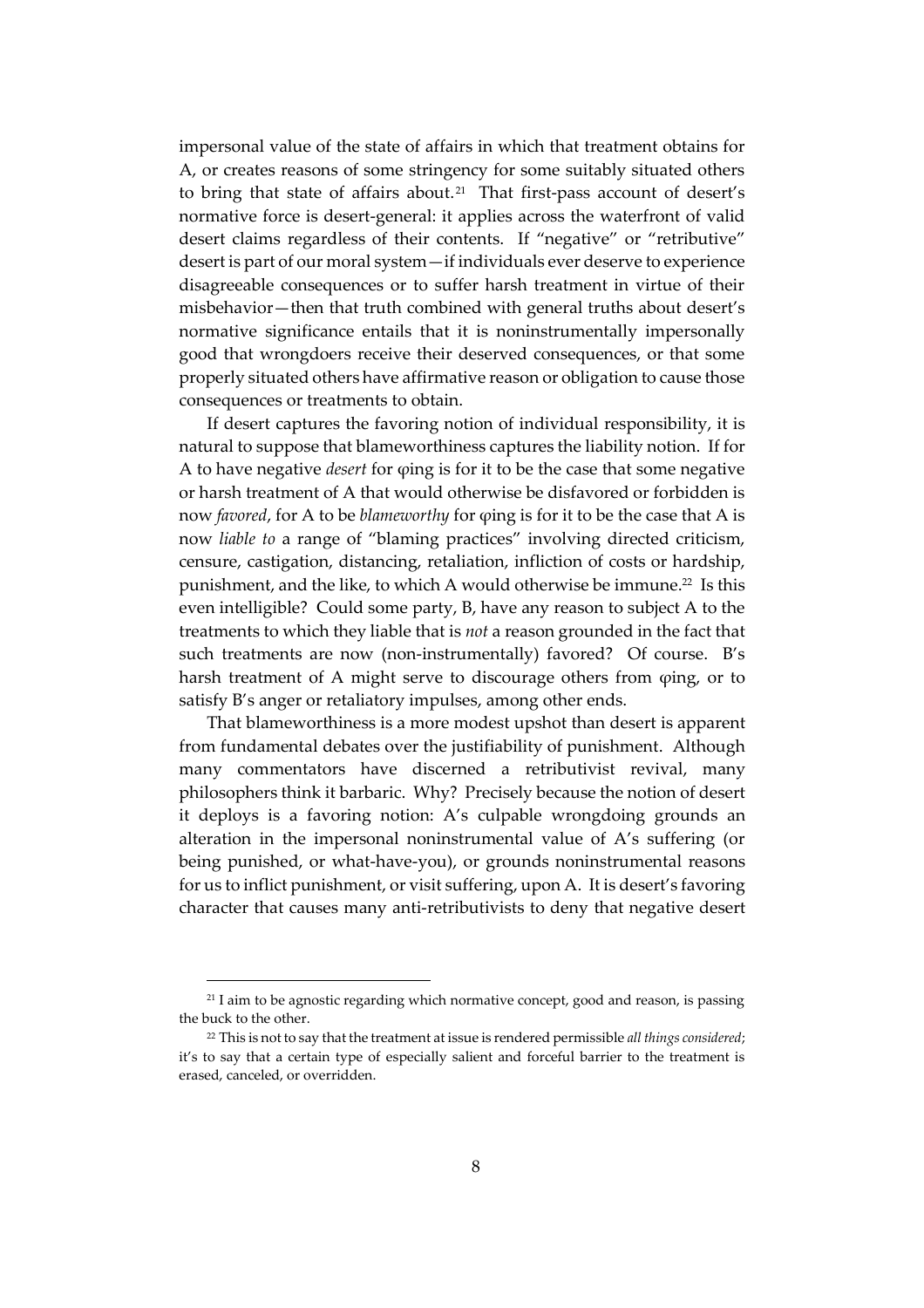exists. 23 At the same time, anti-retributivists will more readily accept that wrongdoing (partially) grounds blameworthiness, understood as a liability concept. It better, else responsibility-based side constraints on instrumentalist goals would be in jeopardy. Finally, and not coincidentally, this way of distinguishing the concepts helps explain and vindicate the idea that it is desert, not blameworthiness, that is really threatened by causal determinism.<sup>24</sup>

#### **2. The Ground of Blameworthiness: Fault, not Culpability**

Substituting my proposed premise (1)\* for Alexander and Ferzan's premise (1) makes a difference to the debate over criminal liability for negligence only if the grounds or determinants of blameworthiness and desert differ. I contend that they do. In broad strokes, I agree with Alexander and Ferzan (premise (2)) that an agent deserves punishment for an act only if culpable for it, *i.e.*, that culpability forms all, or an ineliminable part, of the retributive desert base. I also agree (premise (3)), that culpability consists in morally insufficient concern or regard. (I will expand on this notion, differing from Alexander and Ferzan at the level of detail, in Section 5.) But culpability is not required to render an agent blameworthy. An agent is made justly liable to being blamed by being at fault. And one is at fault for failing to conform to a fair standard fairly imposed.

Lacking a detailed argument for this claim, or space for it, I'll offer three supportive observations. Start by reflecting on our ordinary lives. In many contexts, we blame one another for failing, even nonculpably, to satisfy standards of conduct. We blame our kids for violating house rules. We blame drivers who run into us due to inattention or poor driving skills. We blame friends and lovers for slights and forgetfulness. Saints fans blame referee Bill Vinovich and his officiating crew for missing a pass-interference call that would have sent New Orleans to the Super Bowl. Whether we're blaming or being blamed, these practices strike few of us as categorically misguided, even if we might often conclude that a given blaming episode was mistaken or excessive in duration or severity.

Second, that an agent can be fairly liable to blame absent culpability also makes sense of a common practice in which a CEO or other institutional

<sup>23</sup> *See, e.g.,* TADROS, *supra* note 17. Anti-retributivism encompasses a broad array of attitudes about desert and conceptions of its workings. Not all anti-retributivists reject negative desert *tout court*.

<sup>24</sup> *See, e.g.,* Derk Pereboom, *A Notion of Moral Responsibility Immune to the Threat from Causal Determinism, in* CLARKE, MCKENNA & SMITH, *supra* note 12, at 281.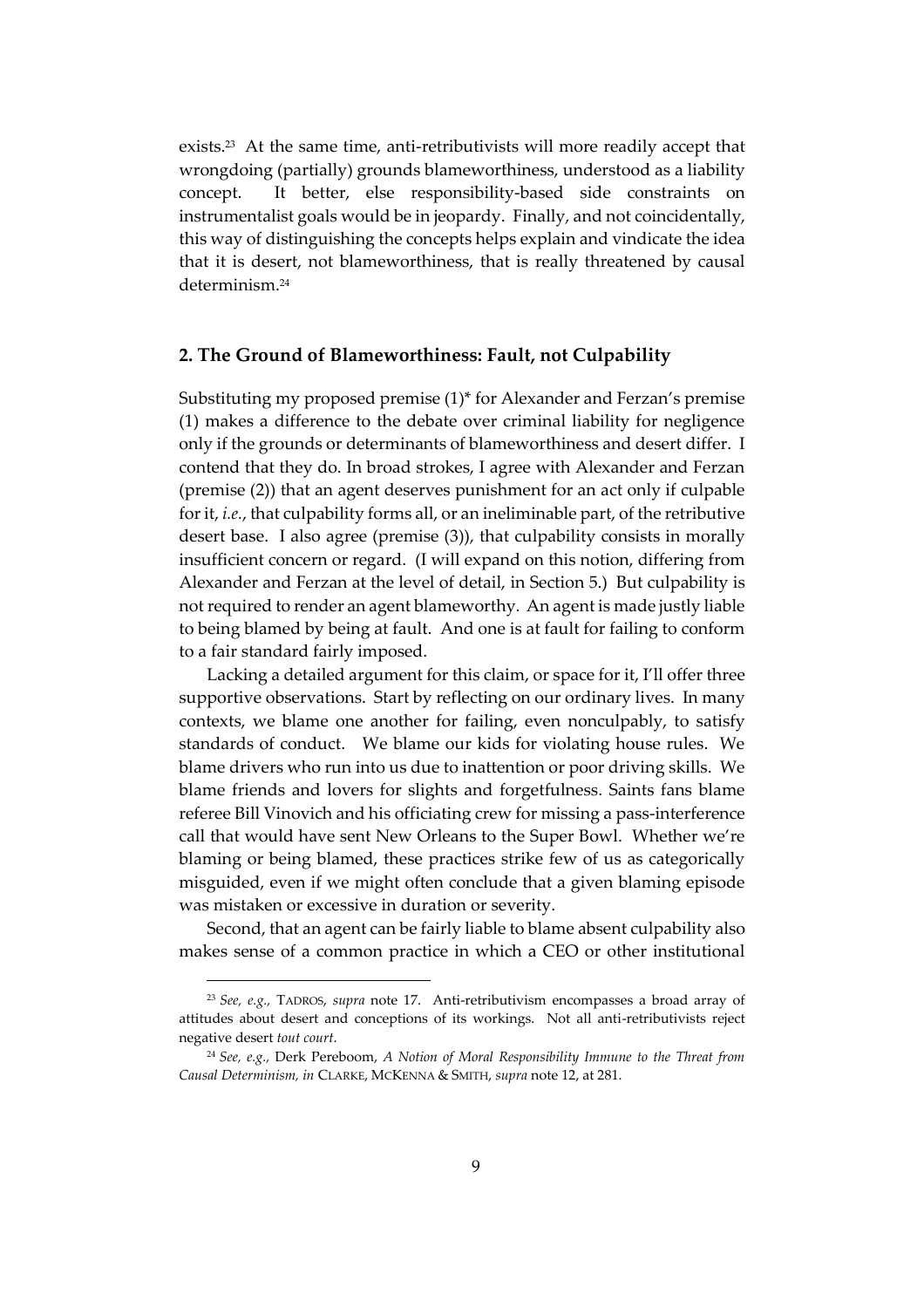leader "takes full responsibility" for a mess-up for which that leader was not personally at fault. By taking responsibility, an agent renders themself liable to blaming practices, including a society's public shaming rituals, as though they were at fault. But the agent does not thereby attract retributive desert, as though they were culpable.

Third, the very fact that desert and blameworthiness bear different normative upshots—desert is a favoring notion while blameworthiness is a liability notion—suggests the likelihood that they'll have different determinants. If given behavior can give rise to different normative consequences, it's only to be expected that the triggers for the different normative consequences should themselves differ. One might say that morality would be missing an opportunity if the triggers were all the same.<sup>25</sup>

To summarize my proposed analyses of the relevant concepts:

DESERT: What it is for an agent, A, to deserve some treatment or state (A's desert object) because of some conduct or quality of A's (A's desert base) is for it to be impersonally non-instrumentally good that A get that treatment or state, or for some agent(s) to have (special or stringent) reason to bring that treatment or state about, in virtue of A's conduct or quality.

CULPABILITY: What it is for an agent, A, to be morally culpable for conduct is for that conduct to issue from A's insufficient regard for the interests of others, and thereby to instantiate a morally objectionable quality of will. (Culpability is all or part of the desert base for retributive desert.)

BLAMEWORTHINESS: What it is for A to be blameworthy for some conduct, event, or state is for A to be at fault with regard to that conduct, event, or state, and thereby to be rendered liable to reasonable blaming practices (by some agent(s)) to which A would otherwise be morally immune.

FAULT: What it is for A to be at fault with regard to some conduct, event or state is for A to engage in that conduct, or to allow that event to occur or state to obtain, in consequence of A's failure to satisfy a fairly imposed standard.

 $25$  Alexander and Ferzan consistently treat desert as serving both favoring and liability functions. *See, e.g.,* ALEXANDER & FERZAN, *supra* note 3, at 6-7 ("In our view, it is the defendant's decision to violate society's norms regarding the proper concern due to the interests of others that establishes the negative desert that in turn can both justify and limit the imposition of punishment.") That's the assumption that lets them move from the claim that desert requires culpability to the conclusion that liability requires culpability.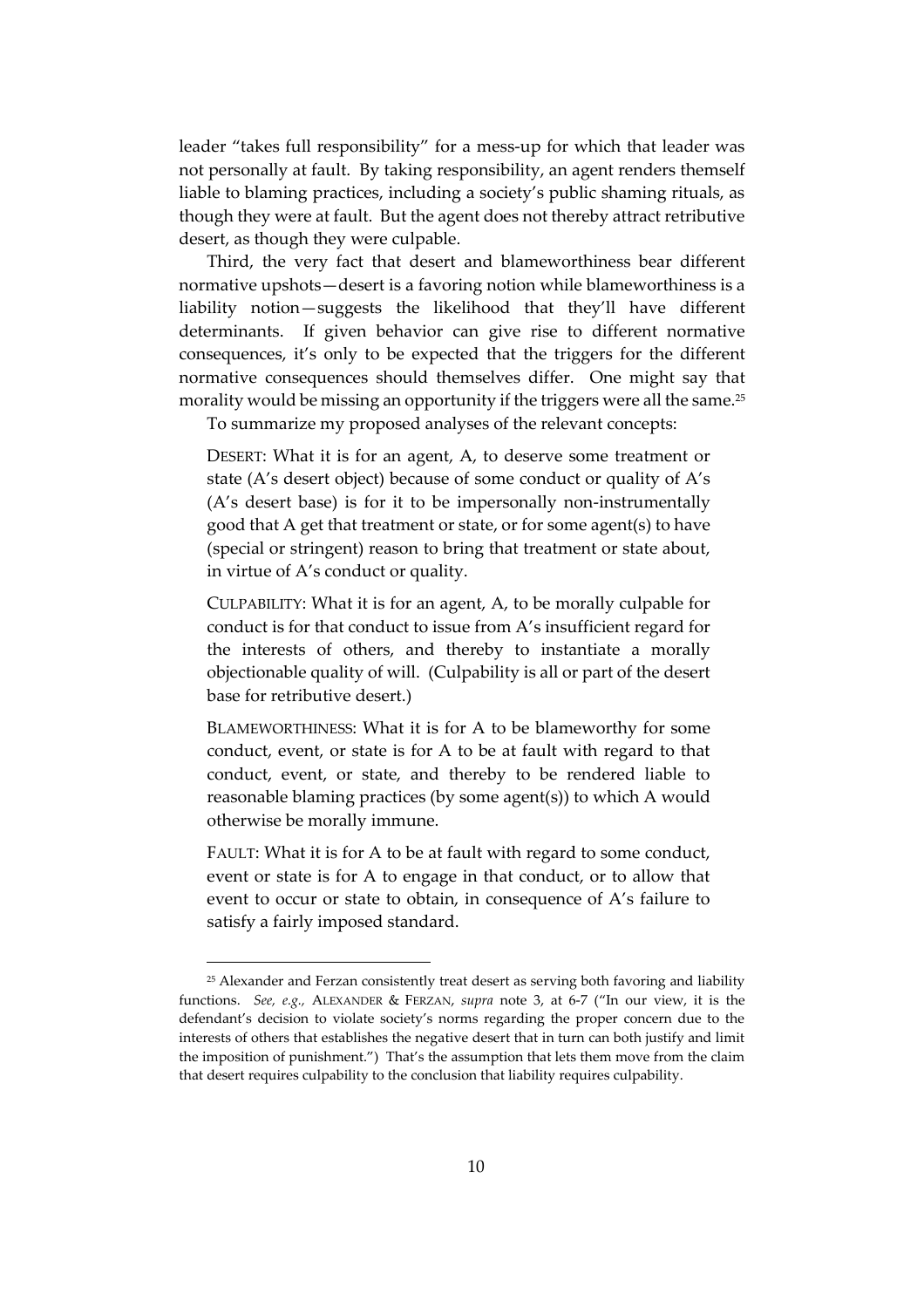#### **3. The Permissibility of Punishment Without Culpability**

Suppose that what I've argued thus far is correct: an agent is liable to blame by being at fault, even when nonculpable. Alexander and Ferzan could accept this claim and still preserve their position on criminal liability for negligence, by maintaining that an agent is liable to *punishment* (an especially severe type of blame) only when culpable (an especially serious type of fault). I'll read this as a first-order claim about political morality not as claim about the relevant moral concepts.<sup>26</sup> That is, while I contend it is true of our concept BLAMEWORTHINESS that to be blameworthy is to be morally liable, in virtue of one's being at fault, to blaming practices to which one would otherwise be morally immune, I deny that the claim now under consideration—i.e., that liability to punishment requires culpability—is baked into our concepts, even though it might be a compelling contention of justice or political morality.

Is it? Again, I have no decisive argument against that possibility. But, and also again, here are diverse considerations that counsel doubt.

First are casuistic intuitions. A ship's captain, or a truck driver or train engineer, due to gross negligence (but not recklessness), causes an accident with substantial loss of life. A police officer involved in a shooting episode forgets to turn on their body camera as required by state law. A criminal defense attorney fails to file a timely appeal, paving the way for their client's execution. A childcare provider leaves their young charge in the bath or in a hot car "just for a moment" with tragic results. Many or most people will think it just, even on reflection, to inflict modest criminal punishment weekend house confinement, community service, etc.—in some such cases.

Second, punishability without culpability gains support from a powerful theoretical account of excuses: John Gardner's view that "[t]he gist of an excuse . . . is precisely that the person with the excuse lived up to our expectations," which is to say that they lived up to the standards to which

<sup>&</sup>lt;sup>26</sup> It could be otherwise. Many thinkers hold that it is part of the nature of punishment that it express moral *condemnation*, in which case an act of punishment is fitting or successful only when the punishing authorities believe the agent condemnable, which requires culpability (or in any event something more than the mere fault that licenses noncondemnatory forms of blame). I agree that the standard case of punishment involves expression of condemnation. But it doesn't follow that every sanction that an institution of criminal punishment inflicts must be condemnatory or must presuppose that the patient on whom the sanction be inflicted is condemnation-liable. And I deny those latter claims. But if you think that the infliction of disagreeable consequences with the intention that they be experienced as disagreeable does not count as punishment unless married to moral condemnation, call such non-condemnatory inflictions "shmunishment." The question addressed in this section is whether shmunishment requires culpability.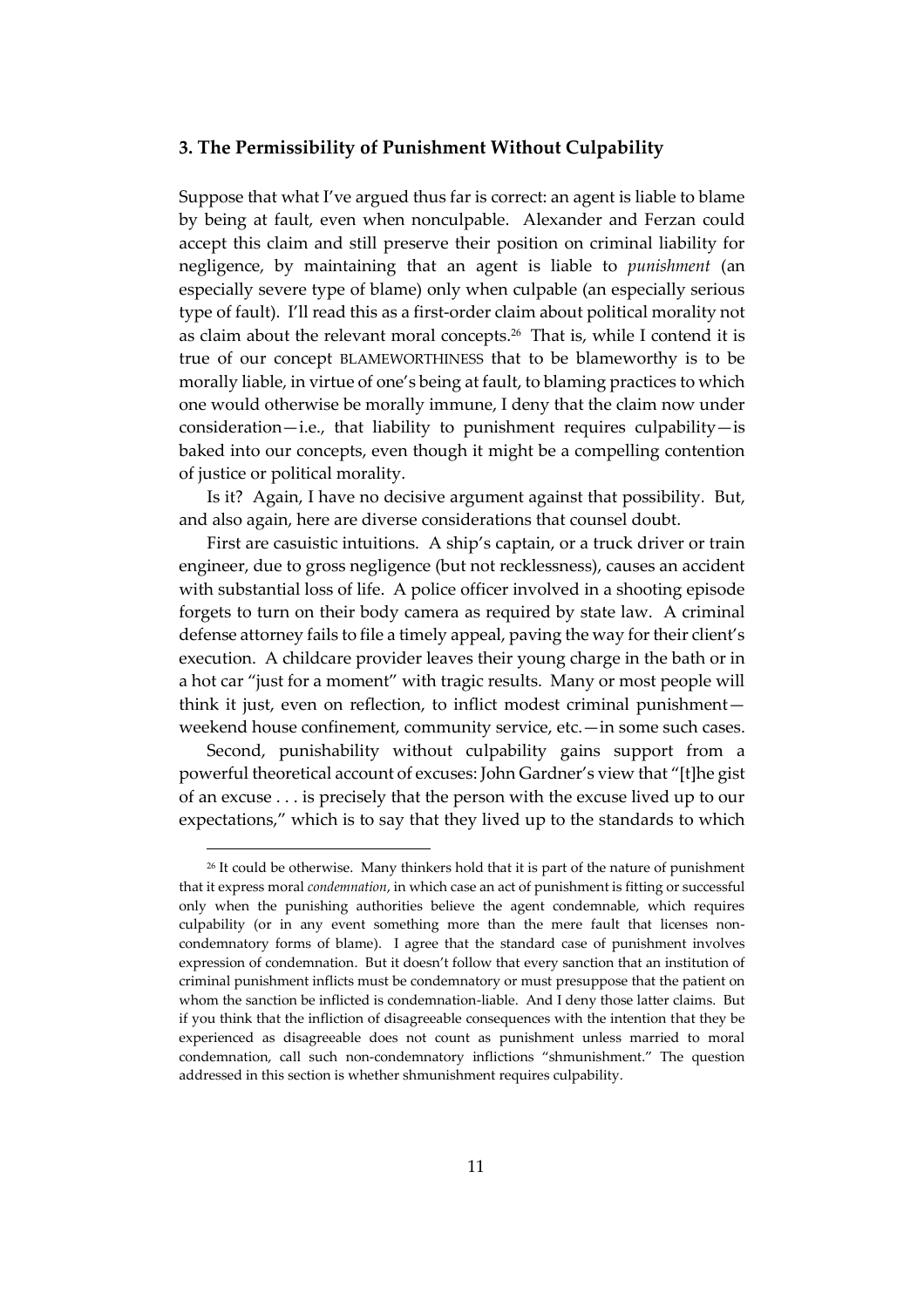a person in their role should conform.<sup>27</sup> As Gardner further explains, "the law has a function not only in supporting, but also in *establishing*, the proper standards of character . . . for the roles it governs," standards such as "[t]he measure of attentiveness required of drivers,"<sup>28</sup> and the degree of courage and level-headedness required of persons in public safety positions. As these two examples suggest, persons who inhabit these roles can fail to satisfy at least some governing standards nonculpably. When they do, they lack an excuse, reasons Gardner, and are thus often properly punished.

Third, this combination of claims—that criminal liability is conditioned on blameworthiness, not on desert, and that blameworthiness requires only fault, not also culpability—fits well with the harm-reduction rationale that many theorists believe explains and justifies the institution of criminal punishment. Two prominent and familiar philosophers of the criminal law (wink) have expressed that view well:

Ultimately, what underlies the criminal law is a concern with harms that people suffer and other people cause—harms such as loss of life, bodily injury, loss of autonomy, and hart to or loss of property. The criminal law's goal is not to compensate, to rehabilitate, or to inculcate virtue. Rather, the criminal law aims at preventing harm<sup>29</sup>

Plainly, people's awareness that their negligent conduct might make them liable to criminal punishment can induce them to take greater care or precautions, thereby reducing social harms. And it is hardly obvious that punishment for negligence is unfair so long as the behaviors to which negligence liability attaches are reasonably avoidable or the circumstances that ground punishment without culpability are ones to which reasonable agents could agree in a suitably described choice situation.

Fourth, this account holds promise to help solve puzzles surrounding the punishment of persons who are *morally* negligent. In *Reflections,* Alexander and Ferzan deem "[t]he problem of moral ignorance . . . perhaps the greatest challenge to [their] theory of criminal law and to any other retributive theory."<sup>30</sup> The problem is implicated in three distinct types of cases: punishment of psychopaths, punishment of "ordinary criminals" who get morality wrong, and punishment of persons who violate our moral norms and laws out of obedience to a different moral system, such as, in Alexander and Ferzan's example, one that recommends or requires honor

<sup>27</sup> John Gardner, *The Gist of Excuses,* 1 BUFFALO CRIM. L. REV. 575, 578 (1998).

<sup>28</sup> *Id.* at 594.

<sup>29</sup> ALEXANDER & FERZAN, *supra* note 3, at 3.

<sup>30</sup> ALEXANDER & FERZAN, *supra* note 4, at 107.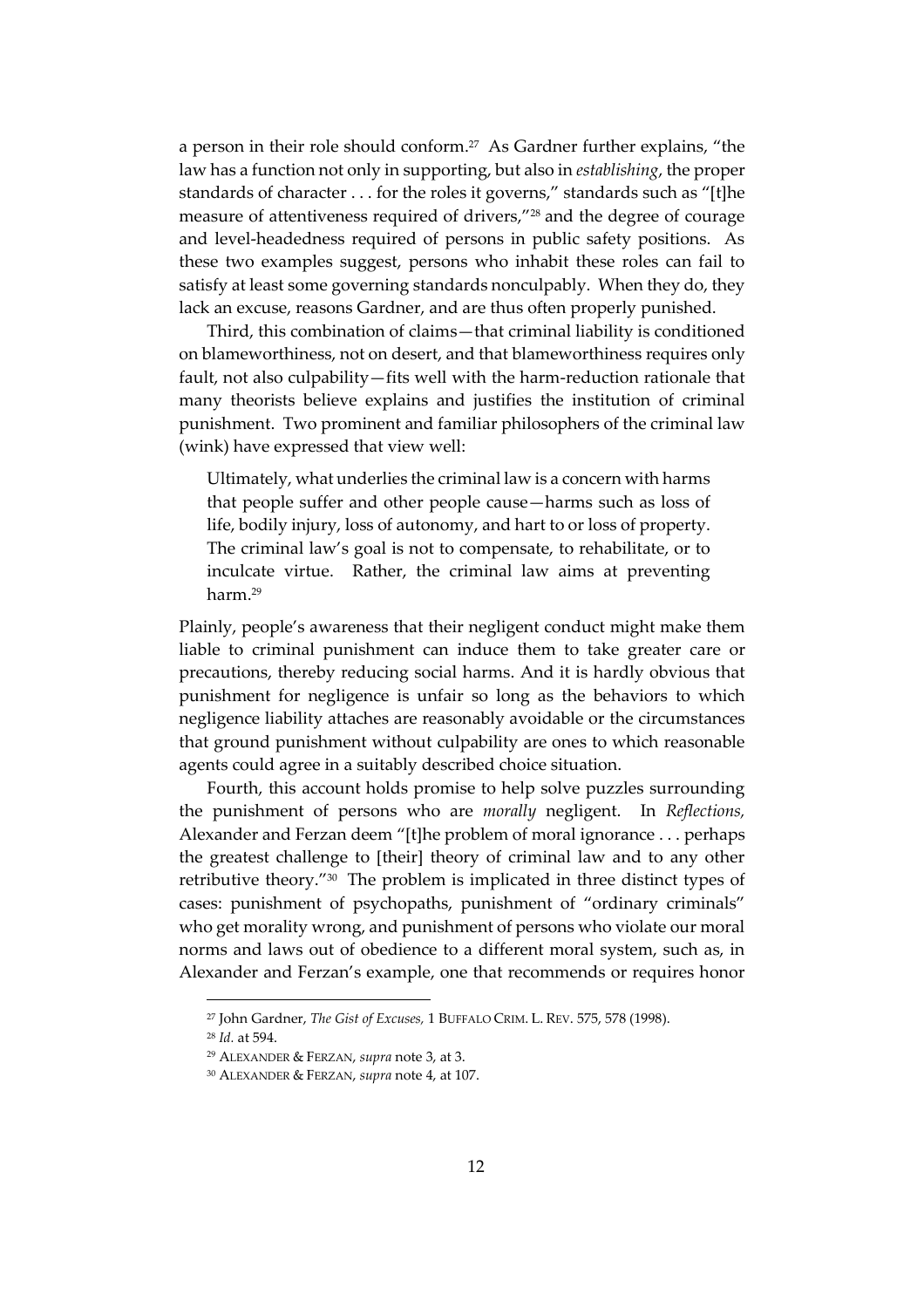killings. I'll focus on this third category, one that often provokes questions about the propriety of a "cultural defense."

The reason to believe "that the honor killer is not culpable" is that, unlike the psychopath and the ordinary criminal, the honor killer does not obviously give the interests of others insufficient regard.<sup>31</sup> To the contrary, "the honor killer may generally give others' interests great weight, and he may regard the honor-mandated necessity of killing his victim with deep regret and as an extreme sacrifice of his own interests."<sup>32</sup> Thus, Alexander and Ferzan conclude, "the blameworthiness of the honor killer" is in grave doubt.<sup>33</sup>

Notice that, as in their discussion of negligence, Alexander and Ferzan treat "culpability" and "blameworthiness" synonymously. I would not. I'd conclude that the honor killer is blameworthy because plainly at fault. The fault lies in not complying with legal and moral rules of the agent's place. It is fair to be required to comply with the legal and moral requirements of the community in which you find yourself. Therefore, the honor killer is liable to blaming practices, including punishment so long as there are good reasons to punish, as of course there are.

#### **4. Punishment Severity and Principles of Proportionality**

That it is (sometimes) morally permissible to blame and to punish actors for nonculpable faults does not resolve how much blame or punishment is permissible. I have argued elsewhere that to be at fault renders one liable to "reasonable" blaming practices, that many considerations bear on what is (or is not) reasonable, and that it is not possible to precisify the reasonable very far.<sup>34</sup> How much and in what way an agent may fairly be blamed for faulty conduct, in ordinary life as well as in more institutionalized contexts, is informed by such diverse considerations as the agent's background and upbringing and the breadth of their opportunities to avoid wrongdoing; the consequences of the agent's wrongdoing; whether they had done it before; the treatment accorded other, similarly situated faulty actors; the "standing" of those who would impose blame; and the likelihood that a

<sup>31</sup> *Id.*

<sup>32</sup> *Id.* at 106.

<sup>33</sup> *Id.* at 107.

<sup>34</sup> See Berman, "Blameworthiness, Desert, and Luck," *supra* note 8 (manuscript, at 13-16) (distinguishing between the severity of blame to which one is liable, and the extent to which one is liable to that blame).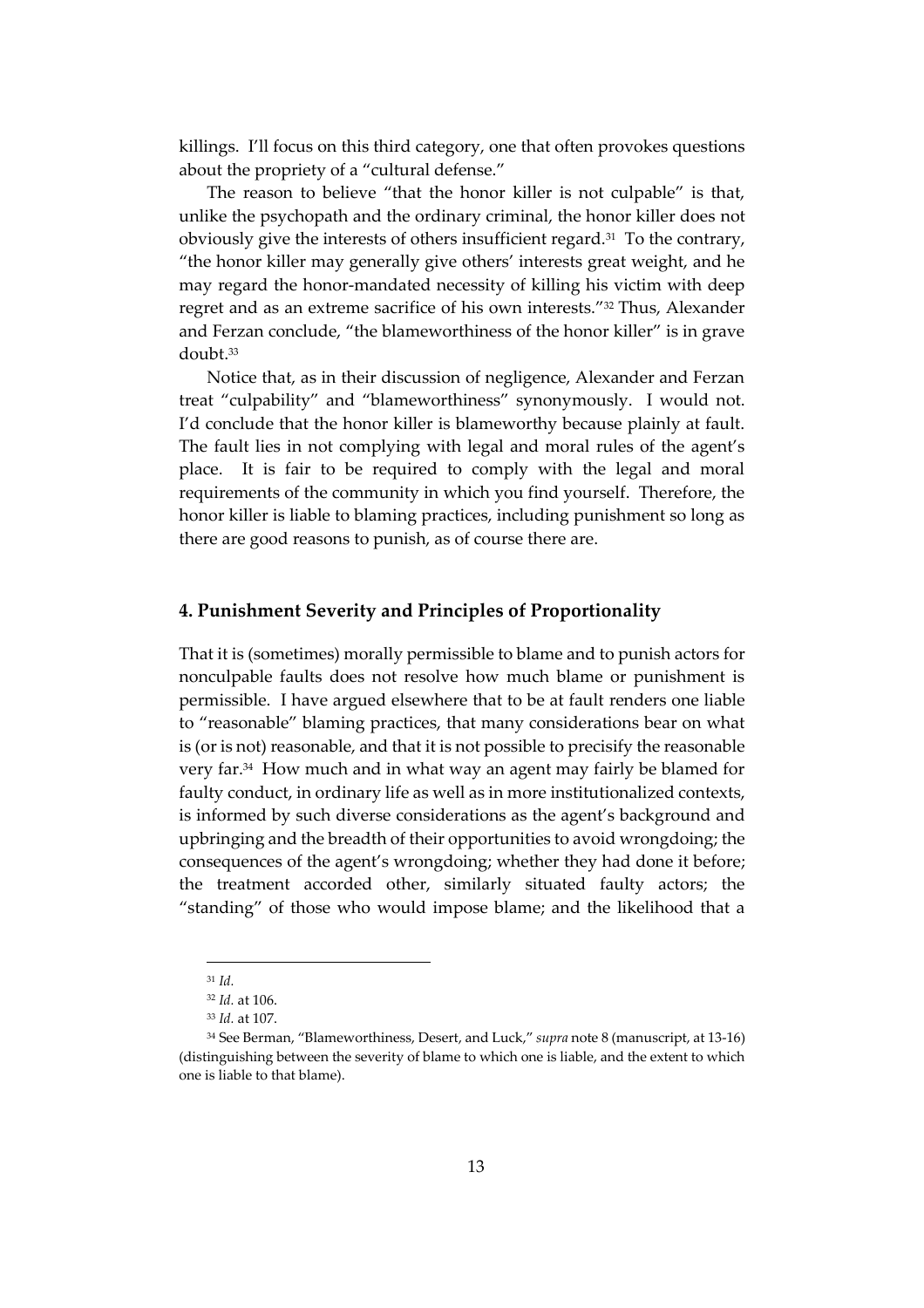strong response would have a positive effect on future behavior by this agent or by similarly situated others; and more.

If this is broadly correct, a significant worry arises. Imagine a case in which an agent's nonculpable fault produces grave harms. A careless hiker starts a forest fire. A negligently manufactured product causes scores of deaths. An executive's forgetfulness enables a massive data breach. If the public's anger has been greatly aroused, if a harsh response could be expected to significantly deter similar future acts, if the social benefits of realizing that significant deterrence are substantial, then the infliction of severe punishment will emerge as all-things-considered reasonable at least sometimes. It could be all-things-considered reasonable, not irrational or pointlessly cruel, to punish an individual severely despite their lack of culpability. <sup>35</sup> The broad scholarly enthusiasm for principles of proportionality in punishment can be understood, in large measure, as a response to this possibility and others like it. As is true of proposed constraints on liability to punishment (see Section 3), these principles are not, in my judgment, built into any of our relevant moral concepts, such as BLAMEWORTHINESS or PUNISHMENT. Rather, they are first-order principles of political morality that theorists either view as already embedded in our criminal justice practices or propose that our legal systems should adopt. Perhaps the most commonly defended principle holds that punishment should be proportional either to the offender's culpability alone, or to some amalgam of the offender's culpability and the harm that their culpable conduct caused.

I am sympathetic to a principle in this neighborhood. This leaves me close to Alexander and Ferzan's position, but subject to one reminder and three caveats. The reminder is that proportionality governs punishment severity; accepting culpability as a constraint on the severity of just criminal punishment is consistent with rejecting culpability as a precondition on criminal liability. Now the caveats. First, this principle condemns punishments that are disproportionately severe, but not those that are disproportionately lenient. It is a "ceiling" principle not a combination of ceiling and "floor" principles, i.e., a "bracket" principle.<sup>36</sup> Second, this is a

<sup>&</sup>lt;sup>35</sup> I'm assuming that punishment severity is measured in (something like) "hardness of treatment." I don't deny that it might be irrational or pointlessly cruel (or misguided in some other profound way) to *condemn* somebody severely for nonculpable actions.

<sup>&</sup>lt;sup>36</sup> I introduce this distinction in *Proportionality, Constraint, and Culpability,* \_\_ CRIM. L. PHIL. \_ (forthcoming). Alexander makes clear that he endorses a bracket principle of proportionality in Larry Alexander, *Proportionality's Function,* \_\_ CRIM. L. PHIL. \_\_ (forthcoming).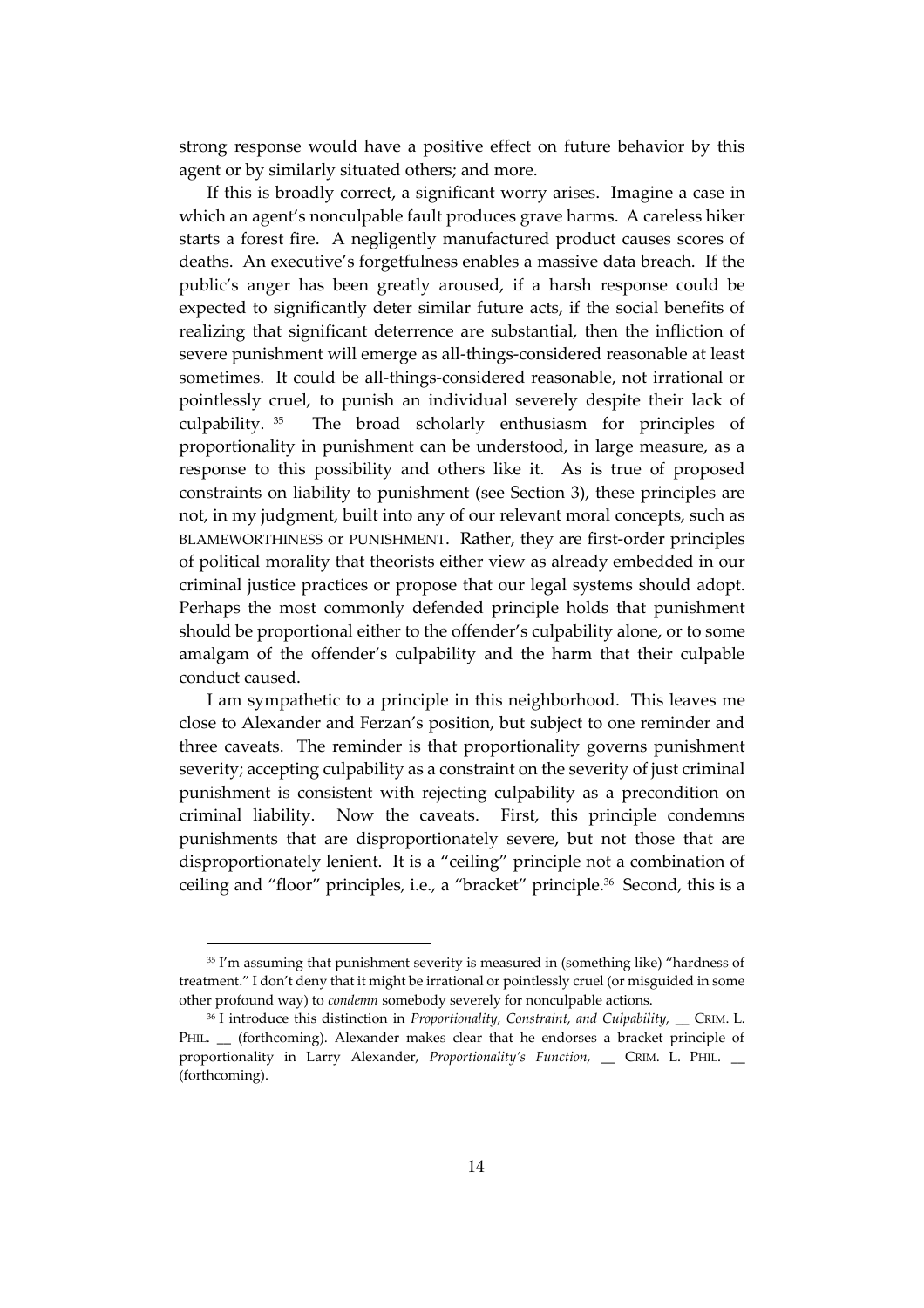*principle*—a weighty contributory notion<sup>37</sup>—not a *cap*. It bears forcefully against punishments that are disproportionately severe relative to the agent's culpability, without purporting to flatly prohibit them. Third, putting aside whether harm, not only culpability, contributes to the proportionality base (or to the retributive desert base, for that matter), $38$  I don't share Alexander and Ferzan's austere view of culpability's determinants.

Let me say a few words, necessarily suggestive and exploratory, on this last score before concluding. Alexander and Ferzan's formal and explicit "position is that the culpability that grounds retributive desert is constituted by two things."<sup>39</sup> Those two things are "what the actor believes regarding the nature and consequences of his conduct (and the various probabilities thereof) and what the actor's reasons are for acting as he does in light of those beliefs."<sup>40</sup> Put another way, culpability is a "function" or "product" of two factors: the magnitude of agentially risked harms (itself a product of the magnitude of the harms that the agent foresees discounted by the probability the agent assigns to the prospect that their conduct will cause those harms to be realized), and the value or worth of the reasons that the agent recognizes as bearing in favor of the conduct they engage in, all determined at the moment of the agent's willed bodily movement that, in the agent's estimation, "unleashes" the risks. <sup>41</sup> Alexander and Ferzan

 $37$  On the crucial distinction in normative theory between decisive and contributory notions see Errol Lord & Barry Maguire, *An Opinionated Guide to the Weight of Reasons, in* ERROL LORD & BARRY MAGUIRE EDS, WEIGHING REASONS 3 (2016). For my argument that Ronald Dworkin's famous but somewhat obscure rules/principles distinction (*see* Ronald Dworkin, *The Model of Rules,* 35 U. CHI. L. REV. 14 (1967), *reprinted and revised as The Model of Rules I, in* RONALD DWORKIN, TAKING RIGHTS SERIOUSLY ch. 2 (1977)) is best understood as anticipating the decisive/contributory distinction, see Mitchell N. Berman, "Toward Principled Positivism: Revisiting the Start of the Hart-Dworkin Debate" (ms, dated May 24, 2020).

<sup>&</sup>lt;sup>38</sup> I examine this nettlesome question in Berman, "Blameworthiness, Desert, and Luck," *supra* note 8.

<sup>39</sup> ALEXANDER & FERZAN, *supra* note 4, at 2.

<sup>40</sup> ALEXANDER & FERZAN, *supra* note 3, at 41.

<sup>&</sup>lt;sup>41</sup> In my judgment, Alexander and Ferzan's contention that an agent who intends harm to others does not engage in a culpable action prior to the last act that (as the agent views it) unleashes a risk of harm to a legal protected interest, *id.* at ch.5, is unsound. Take an example I offered the authors previously: D is considering traveling from Philly to L.A. to kill D's nemesis, V. E advises D not to kill V. E specifically urges D not to board the plane. E says "if you board that plane, you might or might not choose to (try to) kill V; if you don't get on that plane, you won't have the opportunity to kill V." D replies: "You speak the truth." D then boards the plane. ALEXANDER & FERZAN, *supra* note 4, at 38 & n.58. To be sure, "actors can still change their minds, even after they have taken substantial steps." But this truth is nowhere near the "decisive objection" that Alexander and Ferzan take it to be. ALEXANDER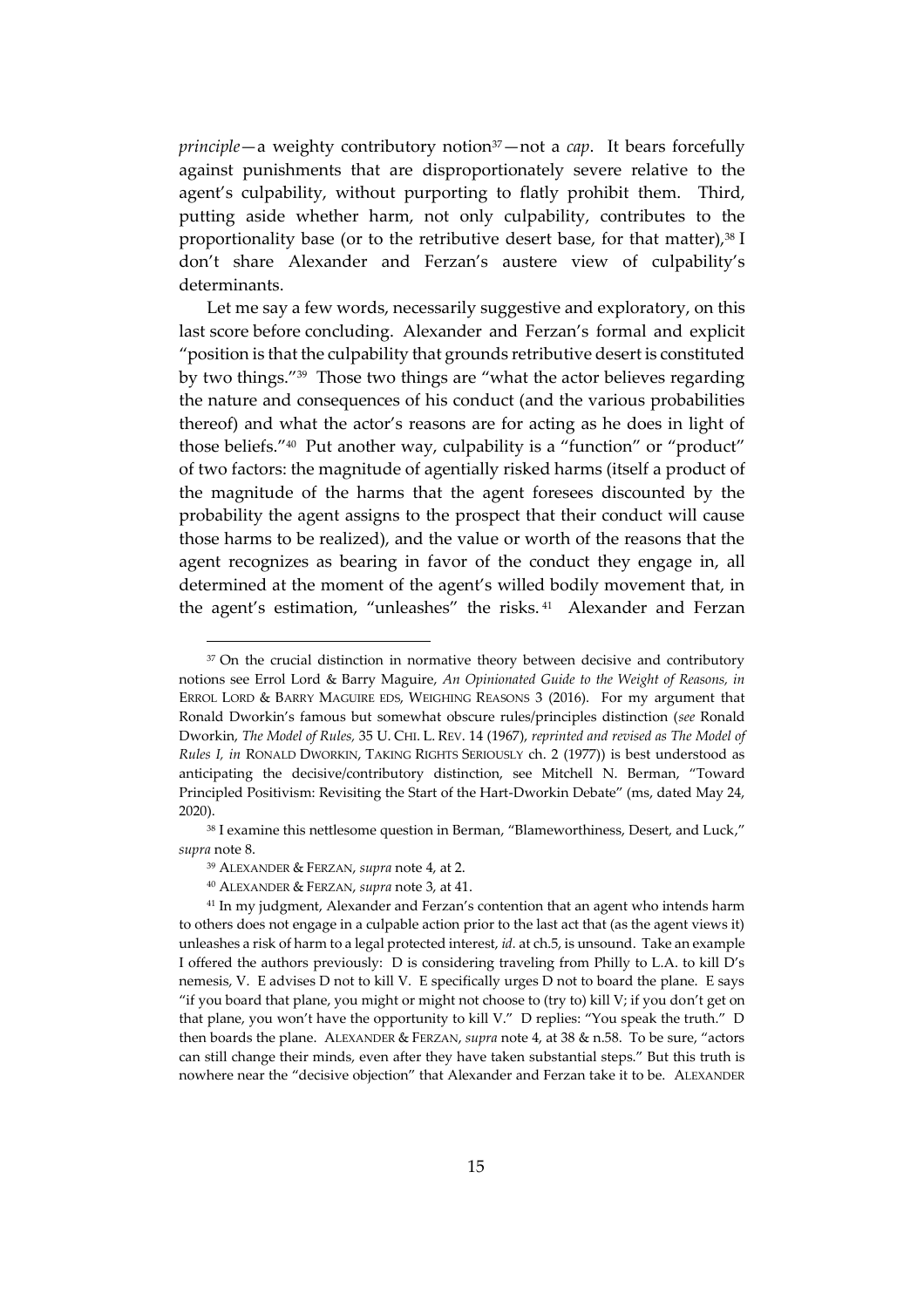assume that these two factors can be assigned commensurable values and that an agent's culpability for an action is some function, probably additive, of these two values. Although a function of two factors, then, culpability is, like the area of a two-dimensional figure, a one-dimensional scalar.

In my competing view, culpability is not solely a function of beliefs held concurrent with the willed bodily movements that (from the actor's perspective) impose risks of harm to protected interests. I think that the determinants of culpability include more than solely cognitive states, that culpability is a function of the agent's attitudes toward wrongs and not only toward harms, and that cognitive and non-cognitive states that bear on an actor's culpability for wrongdoing are not only those that coincide with the willings that are part of the actus reus of an offense. That mens rea and actus reus must be concurrent for criminal liability to attach does not entail that the measure of an agent's culpability that matters to just punishment is the culpability that is determined by beliefs coincident with the wrongful act. Culpable attitudes that concern the act need not be co-occurrent with it to bear on the agent's culpability in relation to the act, without collapsing into a character theory of culpability. I intend the phrase "culpability in relation to wrongdoing" to capture this broader notion, vague though it undoubtedly is.<sup>42</sup>

<sup>42</sup> Having pointed toward a broader notion of culpability than Alexander and Ferzan's beliefs-only account, let me acknowledge that even they depart from that account in perhaps two respects. First, they do allow, late in their exposition, that "culpability includes the *quality* of the actor's decision making. We contend that when an actor's decision making is degraded, the actor is less culpable. Conversely, in some instances, enhanced decisionmaking quality can aggravate culpability." *Id.* at 256 (citing Kimberly Kessler Ferzan, *Holistic Culpability*, 28 CARDOZO L. REV. 2523, 2534 (2007)). Second, in a sole-authored article contemporaneous with *Crime and Culpability,* Ferzan acknowledges that "[a] second constitutive aspect of an actor's culpability is her psychological feeling about the harm she is imposing," and cautions that "while we can describe risks and reasons in mechanical

<sup>&</sup>amp; FERZAN, *supra* note 3, at 212. For while actors can change their minds, and can be aware of that fact, they can also be aware of the fact that they might not change their minds. That's all that's needed to establish that D is culpable when boarding the plane because their willed bodily movement subjectively increases the risk of harm to V.

Or does it? Alexander and Ferzan next object that "one cannot regard one's own future conduct that will be fully under the control of one's reason and will as a risk that one's present conduct is imposing." *Id.* at 214. But that is false. One *can* regard one's future conduct as a risk, and we do it all the time. Somebody who believes that a little ice cream would be good but that a lot of ice cream would be bad sometimes doesn't buy ice cream at the market because they foresee a risk that they'll later eat a lot rather than a little. The bottom line is this. While I wouldn't exclude the possibility that Alexander and Ferzan could marshal colorable arguments of political morality for the proposition that a liberal state should not punish persons for incomplete attempts, their contention that incomplete attempts are necessarily not culpable is incorrect on their own theory of culpability.